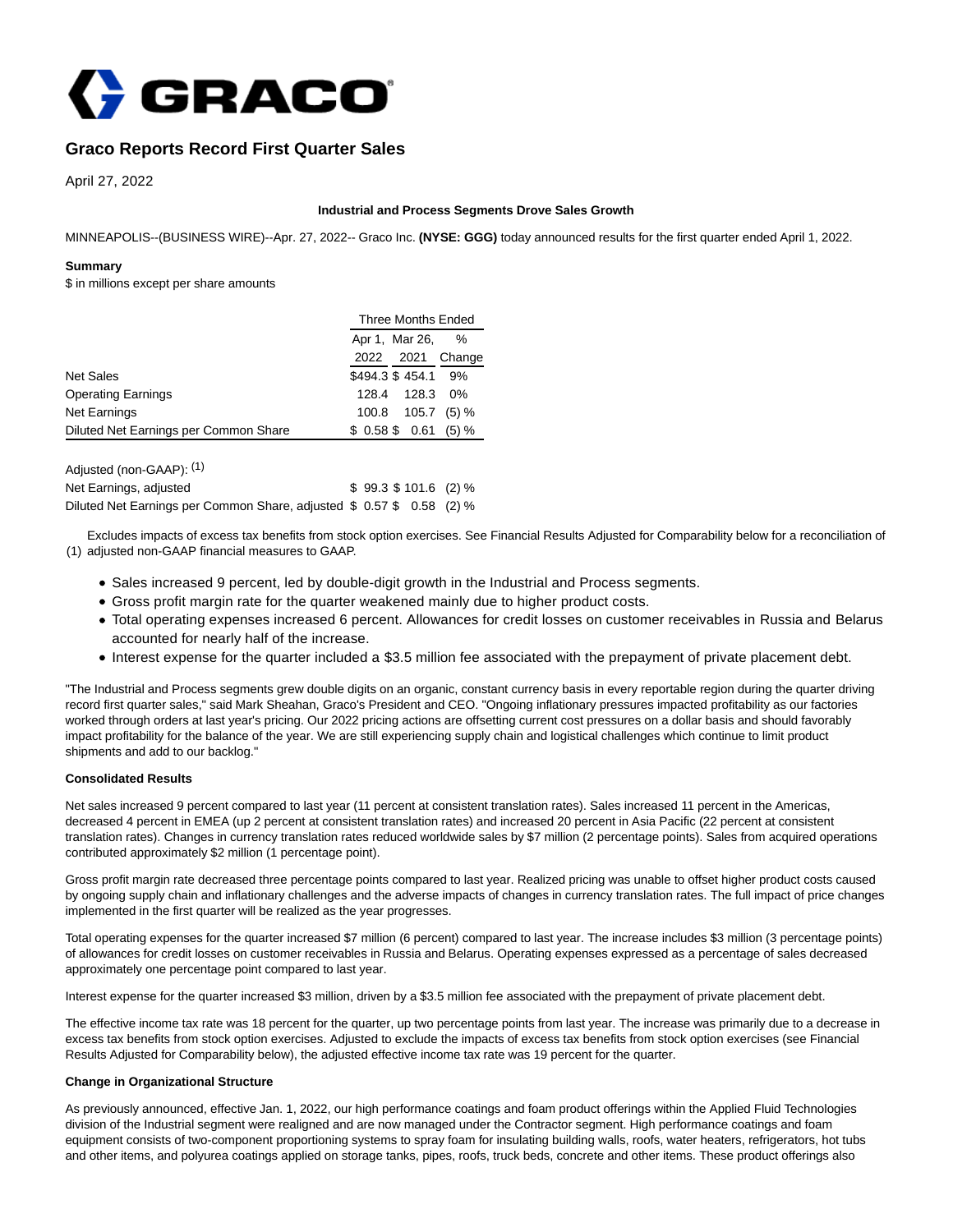include equipment that sprays specialty coatings for protection and fireproofing and vapor-abrasive blasting equipment. The change will allow segment leadership to address overlap of markets, products, end users and distributors between the contractor-focused businesses.

Prior year segment information has been restated to conform to the current organizational structure.

#### **Segment Results**

Management assesses performance of segments by reference to operating earnings excluding unallocated corporate expenses. For a reconciliation of segment operating earnings to consolidated operating earnings, refer to the segment information table included in the financial statement section of this release. Certain measurements of segment operations are summarized below:

|                                             | <b>Three Months</b> |         |                               |  |
|---------------------------------------------|---------------------|---------|-------------------------------|--|
|                                             |                     |         | Industrial Process Contractor |  |
| Net Sales (in millions)                     | \$144.7             | \$115.0 | \$234.6                       |  |
| Percentage change from last year            |                     |         |                               |  |
| Sales                                       | 11%                 | 26%     | $1\%$                         |  |
| Operating earnings                          | 24%                 | 26%     | (17)%                         |  |
| Operating earnings as a percentage of sales |                     |         |                               |  |
| 2022                                        | 36%                 | 24%     | 25%                           |  |
| 2021                                        | 33%                 | 24%     | 31%                           |  |

Components of net sales change by geographic region for the Industrial segment were as follows:

|              | <b>Three Months</b>                          |       |       |     |
|--------------|----------------------------------------------|-------|-------|-----|
|              | Volume and Price Acquisitions Currency Total |       |       |     |
| Americas     | 17%                                          | $0\%$ | 0%    | 17% |
| <b>EMEA</b>  | 13%                                          | $0\%$ | (7)%  | 6%  |
| Asia Pacific | 11%                                          | $0\%$ | $0\%$ | 11% |
| Consolidated | 14%                                          | $0\%$ | (3)%  | 11% |

Continued economic strength in the Americas, project activity in EMEA and increased economic activity in Asia Pacific contributed to the increase in Industrial segment sales. The operating margin rate increased three percentage points as realized pricing and expense leverage more than offset higher product costs and the adverse impacts of currency translation.

Components of net sales change by geographic region for the Process segment were as follows:

|              | <b>Three Months</b>                          |       |       |            |
|--------------|----------------------------------------------|-------|-------|------------|
|              | Volume and Price Acquisitions Currency Total |       |       |            |
| Americas     | 20%                                          | $0\%$ | $0\%$ | <b>20%</b> |
| <b>EMEA</b>  | 19%                                          | $0\%$ | (3)%  | 16%        |
| Asia Pacific | 51%                                          | $0\%$ | (2)%  | 49%        |
| Consolidated | 26%                                          | $0\%$ | $0\%$ | 26%        |

The Process segment had sales growth in all product applications. The operating margin rate for this segment was flat compared to last year. Expense leverage offset higher product costs, unfavorable product and channel mix and the adverse impacts of currency translation.

Components of net sales change by geographic region for the Contractor segment were as follows:

|              | <b>Three Months</b>                    |       |      |       |
|--------------|----------------------------------------|-------|------|-------|
|              | Volume and Price Acquisitions Currency |       |      | Total |
| Americas     | 5%                                     | $0\%$ | 0%   | 5%    |
| EMEA         | (17)%                                  | 4%    | (5)% | (18)% |
| Asia Pacific | 14%                                    | $0\%$ | (3)% | 11%   |
| Consolidated | 1%                                     | $1\%$ | (1)% | 1%    |

Contractor segment sales increased modestly as continued stability in North American construction markets and improved demand in Asia Pacific offset weakness in EMEA due to product availability. Higher product costs, unfavorable product and channel mix and the adverse impacts of currency translation drove a six percentage point decrease in the operating margin rate.

#### **Outlook**

"Underlying demand in our key end markets and geographies remains solid, however, we are keeping a close eye on how economic and geopolitical conditions may impact the balance of the year, especially in EMEA," said Sheahan. "We are starting the second quarter with a healthy backlog and confirm our full-year outlook of high single-digit growth on an organic, constant currency basis."

# **Financial Results Adjusted for Comparability**

Excluding the impacts of excess tax benefits related to stock option exercises presents a more consistent basis for comparison of financial results. A calculation of the non-GAAP measurements of adjusted income taxes, effective income tax rates, net earnings and diluted earnings per share follows (in millions except per share amounts):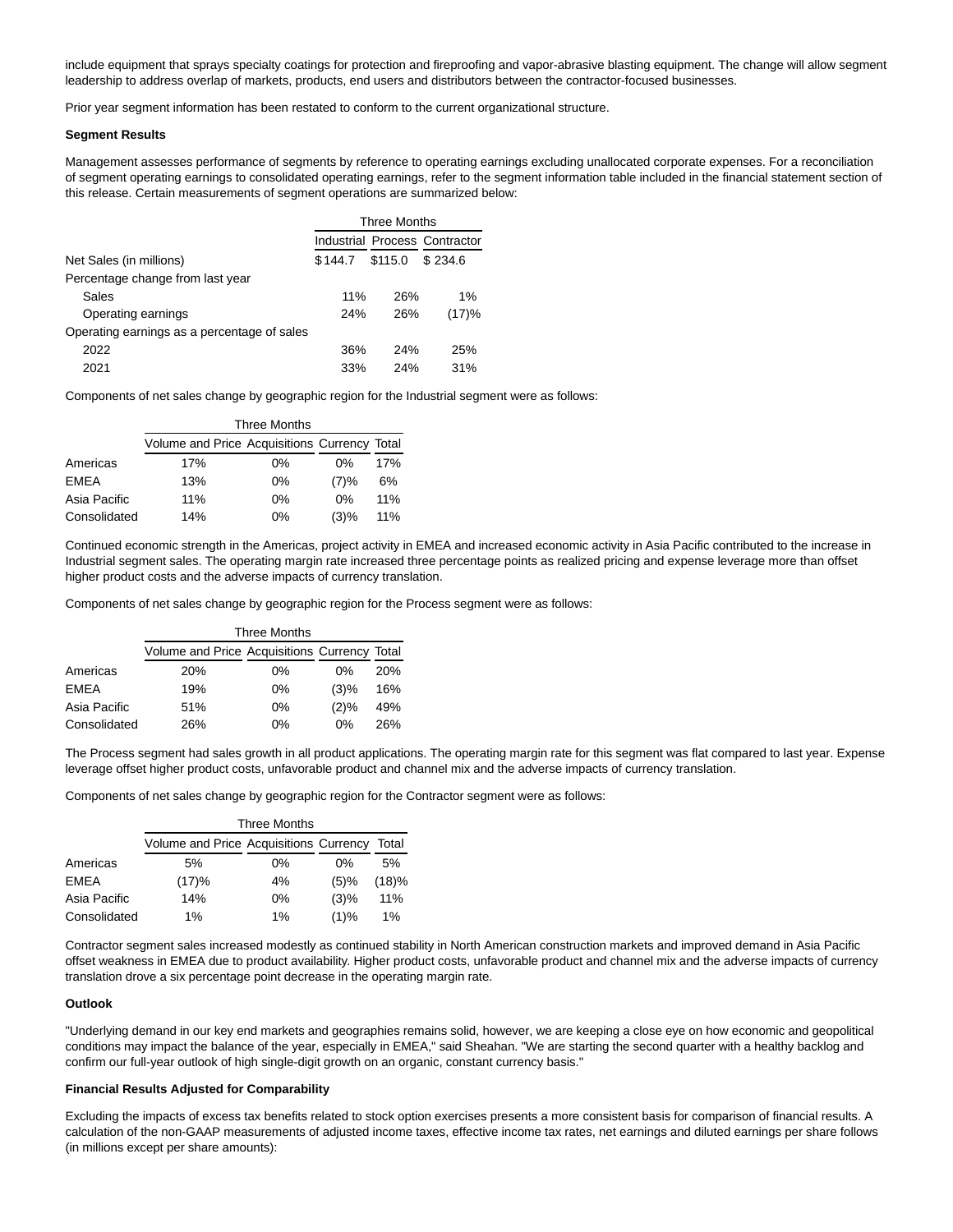|                                          | Three Months Ended |         |         |         |
|------------------------------------------|--------------------|---------|---------|---------|
|                                          |                    | Apr 1,  | Mar 26, |         |
|                                          |                    | 2022    |         | 2021    |
| Earnings before income taxes             |                    | \$122.9 |         | \$125.7 |
|                                          |                    |         |         |         |
| Income taxes, as reported                | \$                 | 22.1    | \$      | 20.0    |
| Excess tax benefit from option exercises |                    | 1.5     |         | 4.1     |
| Income taxes, adjusted                   | \$                 | 23.6    | \$      | 24.1    |
| Effective income tax rate                |                    |         |         |         |
| As reported                              |                    | 18.0%   |         | 15.9%   |
| Adjusted                                 |                    | 19.2%   |         | 19.2%   |
| Net Earnings, as reported                |                    | \$100.8 |         | \$105.7 |
| Excess tax benefit from option exercises |                    | (1.5)   |         | (4.1)   |
| Net Earnings, adjusted                   | \$                 | 99.3    |         | \$101.6 |
| Weighted Average Diluted Shares          |                    | 174.7   |         | 173.8   |
| Diluted Earnings per Share               |                    |         |         |         |
| As reported                              | \$                 | 0.58    | \$      | 0.61    |
| Adjusted                                 | \$                 | 0.57    | \$      | 0.58    |

#### **Cautionary Statement Regarding Forward-Looking Statements**

The Company desires to take advantage of the "safe harbor" provisions regarding forward-looking statements of the Private Securities Litigation Reform Act of 1995 and is filing this Cautionary Statement in order to do so. From time to time various forms filed by our Company with the Securities and Exchange Commission, including our Form 10-K, Form 10-Qs and Form 8-Ks, and other disclosures, including our overview report, press releases, earnings releases, analyst briefings, conference calls and other written documents or oral statements released by our Company, may contain forward-looking statements. Forward-looking statements generally use words such as "expect," "foresee," "anticipate," "believe," "project," "should," "estimate," "will," and similar expressions, and reflect our Company's expectations concerning the future. All forecasts and projections are forward-looking statements. Forward-looking statements are based upon currently available information, but various risks and uncertainties may cause our Company's actual results to differ materially from those expressed in these statements. The Company undertakes no obligation to update these statements in light of new information or future events.

Future results could differ materially from those expressed due to the impact of changes in various factors. These risk factors include, but are not limited to: the impact of the COVID-19 pandemic on our business; Russia's invasion of Ukraine, and the sanctions and actions taken against Russia and Belarus in response to the invasion; economic conditions in the United States and other major world economies; our Company's growth strategies, which include making acquisitions, investing in new products, expanding geographically and targeting new industries; changes in currency translation rates; the ability to meet our customers' needs and changes in product demand; supply interruptions or delays; security breaches; new entrants who copy our products or infringe on our intellectual property; risks incident to conducting business internationally; catastrophic events; changes in laws and regulations; compliance with anti-corruption and trade laws; changes in tax rates or the adoption of new tax legislation; the possibility of asset impairments if acquired businesses do not meet performance expectations; political instability; results of and costs associated with litigation, administrative proceedings and regulatory reviews incident to our business; our ability to attract, develop and retain qualified personnel; the possibility of decline in purchases from a few large customers of the Contractor segment; variations in activity in the construction, automotive, mining and oil and natural gas industries; and the impact of declines in interest rates, asset values and investment returns on pension costs and required pension contributions. Please refer to Item 1A of our Annual Report on Form 10-K for fiscal year 2021 (and most recent Form 10-Q) for a more comprehensive discussion of these and other risk factors. These reports are available on the Company's website at [www.graco.com a](https://cts.businesswire.com/ct/CT?id=smartlink&url=http%3A%2F%2Fwww.graco.com&esheet=52699739&newsitemid=20220427005957&lan=en-US&anchor=www.graco.com&index=1&md5=bfac1d84559bf8856956e30109d161f2)nd the Securities and Exchange Commission's website at [www.sec.gov.](https://cts.businesswire.com/ct/CT?id=smartlink&url=http%3A%2F%2Fwww.sec.gov&esheet=52699739&newsitemid=20220427005957&lan=en-US&anchor=www.sec.gov&index=2&md5=cd516e5a85ec93e3fcfb4eb8e4424465) Shareholders, potential investors and other readers are urged to consider these factors in evaluating forward-looking statements and are cautioned not to place undue reliance on such forward-looking statements.

Investors should realize that factors other than those identified above and in Item 1A might prove important to the Company's future results. It is not possible for management to identify each and every factor that may have an impact on the Company's operations in the future as new factors can develop from time to time.

# **Conference Call**

Graco management will hold a conference call, including slides via webcast, with analysts and institutional investors on Thursday, April 28, 2022, at 11 a.m. ET, 10 a.m. CT, to discuss Graco's first quarter results.

A real-time listen-only webcast of the conference call will be broadcast by Nasdaq. Individuals can access the call and view the slides on the Company's website at [www.graco.com.](https://cts.businesswire.com/ct/CT?id=smartlink&url=http%3A%2F%2Fwww.graco.com&esheet=52699739&newsitemid=20220427005957&lan=en-US&anchor=www.graco.com&index=3&md5=8241539b2dcfc04818a34c01dc05aa3a) Listeners should go to the website at least 15 minutes prior to the live conference call to install any necessary audio software.

For those unable to listen to the live event, a replay will be available soon after the conference call at Graco's website, or by telephone beginning at approximately 2 p.m. ET on Thursday, April 28, 2022, by dialing 855-859-2056, Conference ID #2464642 if calling within the U.S. or Canada. The dial-in number for international participants is 404-537-3406, with the same Conference ID #. The replay by telephone will be available through 2 p.m. ET on Thursday, May 5, 2022.

#### **About Graco**